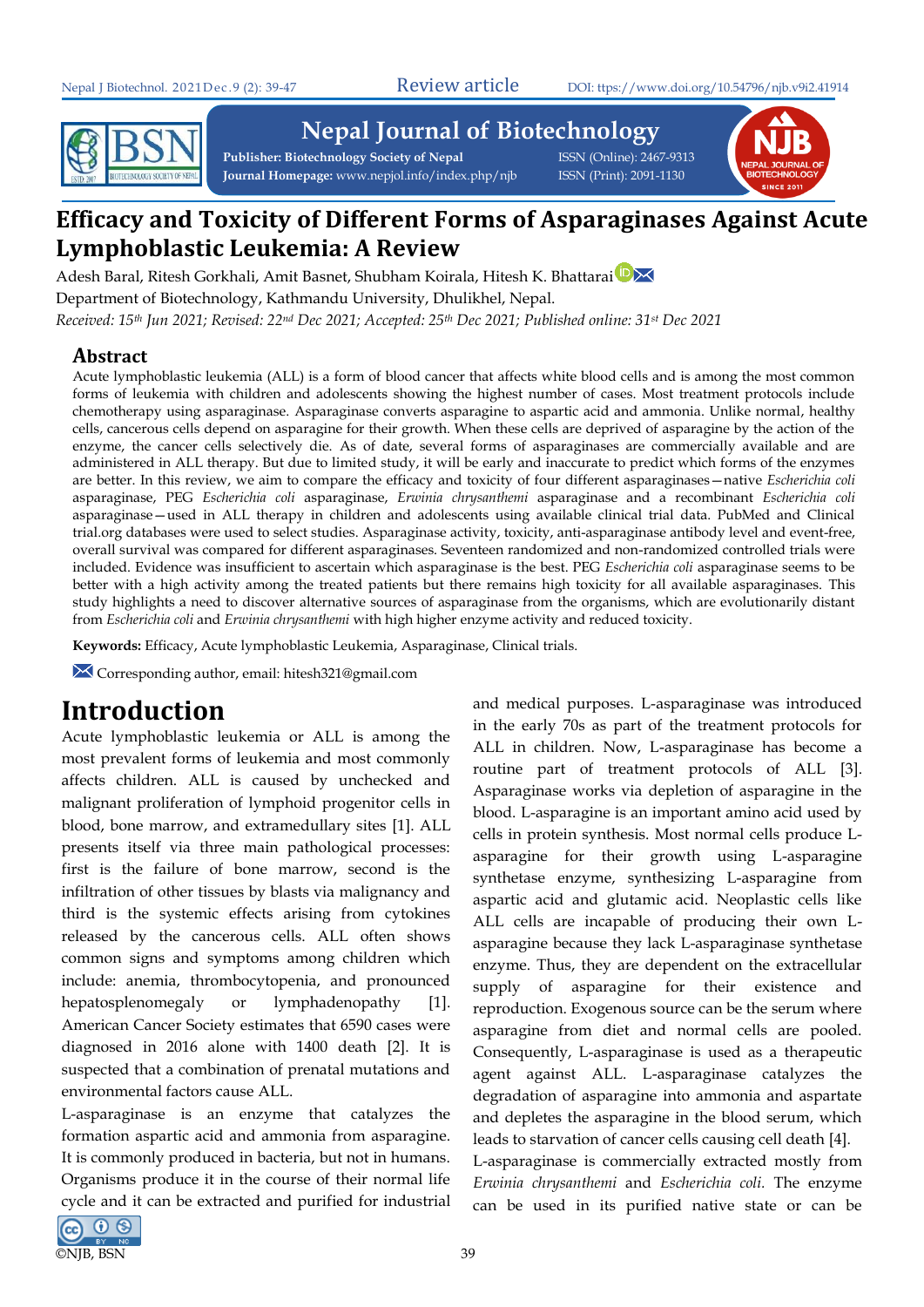conjugated to increase its half-life. PEG *Escherichia coli* asparaginase is a variant made by conjugating the *Escherichia coli* L-asparaginase with polyethylene glycol. There are many commercially available examples of PEG *Escherichia coli* asparaginase as well. Usually, PEGasparaginase can be used in lower doses compared to native state asparaginases due to its greater half-life [5]. Some people can have allergic reactions to *Escherichia coli* asparaginase. *Erwinia chrysanthemi* asparaginase is used as an alternative for these cases [3].

Therapeutic results of combining L asparaginase with chemotherapy protocols have been generally very successful. Many variations have been made to improve the results of these therapies, usually centered around reducing enzyme related side effects that are common in these therapies[6]. Though all three forms of L asparaginase have been extensively studied for their effectiveness and safety, unintended enzyme-related side-effects like hypersensitivity and allergic reactions abound [7]. Till date, there has been limited study to address the efficacy and toxicity of different forms of asparaginases available for therapy because of which individuals who are under therapy are at high risk. This creates an urgent need to address and minimize the risk by providing necessary and relevant information on safety and fill in the research gap. In this study, we have attempted to compile and examine a list of studies to understand efficacy, safety and toxicity of PEG *Escherichia coli* asparaginase*, Erwinia chrysanthemi* asparaginase, and native *Escherichia coli* asparaginase to determine if there is a need for an alternative source of asparaginase to reduce these unwanted side effects.

### **Asparagine Concentration:**

Ogawa et al. reported that the average plasma asparagine concentration of patients treated with *E. chrysanthemi* asparaginase was 0.218  $\mu$ M [8]. Concentration of  $\leq$  0.5  $\mu$ M is considered as complete depletion of asparagine from the blood [9]. Van der Sluis et al reported that complete depletion of asparagine was seen in 97.8% of patients treated with recombinant asparaginase and 97.9% of patients treated with native *E. coli* asparaginase [10]. Likewise, Pieters et al. claimed that the mean asparagine concentration dropped to 0.5 µM under both recombinant *E. coli* asparaginase and native *E. coli* asparaginase in 99% of patients [11]. In another study by van der Sluis et al. the mean asparagine concentration dropped to  $< 0.5 \mu M$  in all patients at all time points measured with recombinant *E. coli* asparaginase[12].

In a comparison done between intermittent and



continuous routes of PEG *E. coli* asparaginase among 625 children of Europe, it was found that 95% of patients were asparagine depleted during treatment [13]. In 2011, a study conducted to demonstrate PEG *E. coli* asparaginase as a viable alternative in patients that have shown allergic reactions to treatments using native *E. coli* asparaginase, it was found that asparagine level depleted to 40% and 20% at day 7 and day 14 respectively for hypersensitive patients using PEG asparaginase. Similarly for non-hypersensitive patients, it was depleted to 50% at day 14 but while using native *E. coli* asparaginase it was depleted to only 86% on day 14 [14]. 26% of patients receiving *E. chrysanthemi* asparaginase showed asparagine depletion during reinduction. With *E. coli* asparaginase receiving patients, asparagine depletion was seen in 60% to 90% during the re-induction phase. Serum asparagine levels recovered after 4 days for patients administered with *E*. *chrysanthemi* asparaginase compared to 11 days for *E. coli* asparaginase [15] (**Table 1**).

**Table 1**. Average asparagine Concentration in treated patients from individual trials

| Clinical Trial | Type of Asparaginase                            | Average<br>Concentration( $\mu$ M) |
|----------------|-------------------------------------------------|------------------------------------|
| [8]            | Erwinia chrysanthemi                            | 0.218                              |
| [16]           | Native Escherichia coli                         | 0.13                               |
| [10]           | Native Escherichia coli<br>(asparaginase medac) | < 0.5                              |
| [10]           | Recombinant<br>Escherichia coli                 | < 0.5                              |
| [17]           | Native Escherichia coli<br>(asparaginase medac) | < 0.5                              |
| [17]           | Recombinant<br>Escherichia coli                 | < 0.5                              |
| $[12]$         | Recombinant<br>Escherichia coli                 | < 0.5                              |
| [13]           | PEG Escherichia coli                            | < 0.5                              |
| [14]           | Native Escherichia coli                         | < 0.5                              |

### **Asparaginase Activity:**

Measurement of asparaginase concentration during the therapy has lots of technical limitations, which is why asparaginase-enzyme activity is generally used to monitor asparaginase. As per U.S FDA, effective plasma level of asparaginase was defined as **≥** 0.1 IU/mL and used for determination of efficacy in the approval process for asparaginase [18]. Ogawa et al. reported that the average activity of *E. chrysanthemi* asparaginase in treated patients throughout the study was 0.36 IU/mL, which was much higher than the therapeutic level of asparaginase [8]. All the treated patients in their study achieved a therapeutic level of asparaginase. Likewise, Vyas et al. noted in patients treated with native *E. coli*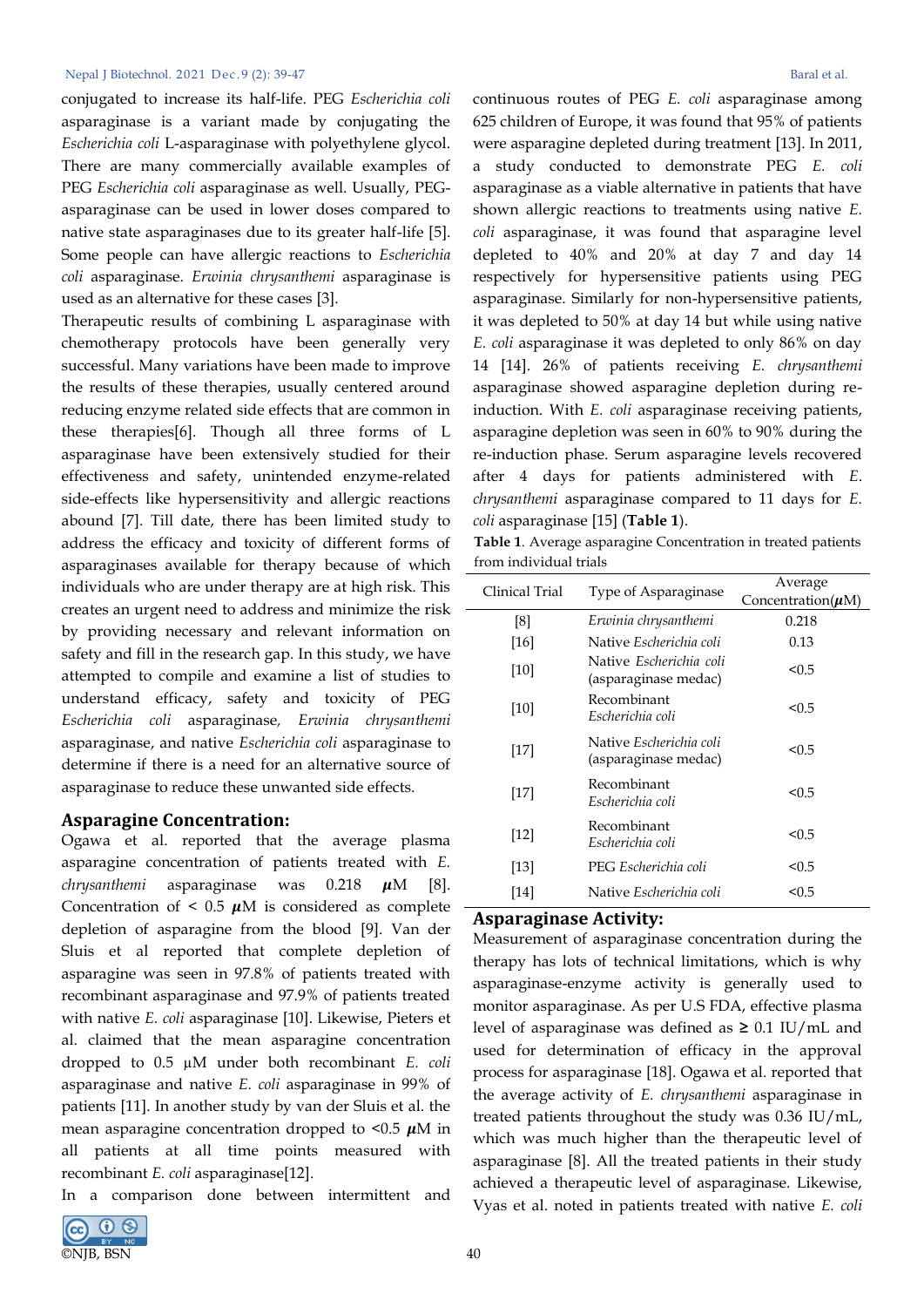asparaginase and PEG *E. coli* asparaginase, the activity of the enzymes were 0.13 IU/mL for native *E. coli*  asparaginase and 0.30 IU/mL for PEG *E. coli*  asparaginase with 86% in the native *E. coli* group and 94% generic PEG *E. coli* group achieving a therapeutic level of asparaginase [16]. In case of recombinant *Escherichia coli* asparaginase, Van der Sluis et al. reported that the average asparaginase activity was 0.17 IU/mL with 62.2 % of patients achieving the therapeutic level of asparaginase and in native *E. coli* asparaginase average asparaginase activity was 0.16 IU/mL with 65.9% patients achieving the therapeutic level of asparaginase [10]. Similarly, Place et al. claimed that PEG *E. coli* asparaginase activity was around 0.7 IU/mL is treated patients and native *E. coli* asparaginase activity was around 0.1-0.2 IU/mL[19].

In a phase II study conducted by Dinndorf et al. for the FDA, the asparaginase activity and the depletion of asparagine were measured in days after the first dose. They found that between the  $2<sup>nd</sup>$  and  $7<sup>th</sup>$  day after the first dose both native *E. coli* asparaginase and the PEG *Escherichia coli* asparaginase had activities above 0.03 IU/mL in 50 patients. This number decreased to below 10 patients for native *E. coli* asparaginase group while it reached 20 for the PEG group in the remission induction phases [20].

In a study, the therapeutic PEG *E. coli* asparaginase activity was observed to be 0.234 IU/mL among 86% of surviving patients [17]. In another study by Pieters et al. median asparaginase activity for native *E. coli* asparaginase was found to be 0.19 IU/mL while recombinant asparaginase showed an activity of 0.14 IU/mL (Pieters et al. 2008). Moreover, Van der Sluis et al. reported the serum asparaginase activities of recombinant *E. coli* asparaginase to be >0.10 IU/mL in 74% patients and was 0.13 IU/mL of all measured samples respectively [12]. In Rau et al. none of the study population completed the trail and only one patient had tolerated the PEG *E. chrysanthemi* asparaginase with activity >0.1 IU/mL [21]. Significantly shorter serum half-life of 0.65 days was observed for *E. chrysanthemi* asparaginase enzyme compared to 1.24 days for *E coli* asparaginase in a study by Duval et al. [15] (**Table 2**).

As stated earlier, asparaginase activity in-vivo was standardized to be less than 0.1 IU/mL during the therapy, but it happens to be between 0.13-0.70 IU/mL (Table 3). This showcases that most of the individuals, who were under therapy achieved the threshold. **Toxicity:**

In a therapy involving asparaginase, toxicity is directly



|  |                            | Table 2. Average asparaginase activity from individual |  |  |
|--|----------------------------|--------------------------------------------------------|--|--|
|  | trials in treated patients |                                                        |  |  |

| Clinical Trial | Type of Asparaginase                                   | Average Activity<br>(IU/mL) |
|----------------|--------------------------------------------------------|-----------------------------|
| [8]            | Erwinia chrysanthemi                                   | 0.36                        |
| [16]           | Native <i>Escherichia coli</i>                         | 0.13                        |
| [16]           | PEG Escherichia coli                                   | 0.30                        |
| [10]           | Native Escherichia coli<br>(asparaginase medac)        | 0.16                        |
| [10]           | Recombinant <i>Escherichia</i><br>coli                 | 0.17                        |
| [19]           | Native Escherichia coli                                | $0.1 - 0.2$                 |
| [19]           | PEG Escherichia coli                                   | 0.70                        |
| [17]           | Native <i>Escherichia coli</i><br>(asparaginase medac) | 0.19                        |
| $[17]$         | Recombinant<br>Escherichia coli                        | 0.14                        |
| [12]           | Recombinant<br>Escherichia coli                        | 0.13                        |

**Table 3**. Average range of asparaginase activity in treated patients from all the studied trials.

| Type of asparaginase         | Average Activity Range<br>(IU/mL) from all trials |
|------------------------------|---------------------------------------------------|
| Native Escherichia coli      | $0.13 - 0.19$                                     |
| PEG Escherichia coli         | $0.23 - 0.70$                                     |
| Erwinia chrysanthemi         | $0.13 - 0.58$                                     |
| Recombinant Escherichia coli | $0.13 - 0.17$                                     |

related to the dose administered. This is why controlled administration of quantity is a must. A trial reported that *E. chrysanthemi* asparaginase hypersensitivity reaction (urticaria) of grade 1-2 were seen in 2(8%) of patients, pancreatitis of grade 1-3 in 3(12%) of the patients, and hyperglycemia of grade 1-2 in 5 (20%) of the patients [8]. Similarly, hypersensitivity reaction of grade 3-4 was seen in 7(12%) patients in native *E. coli* asparaginase treated group, 3 (6%) in PEG *E. coli* asparaginase treated group, hyperglycemia of grade 3-4 was seen in 2(4%) patients in native *E. coli* asparaginase treated group and in 1(2%) patient in PEG *E. coli* asparaginase group [16]. Later, Van der Sluis et al reported that hypersensitivity reaction was seen in 2(2.1%) of the patients in recombinant *E. coli* asparaginase group and 5(5%) in native *E. coli* asparaginase group, pancreatitis of grade **≥** 2 was seen in 1 (1%) of patient in native *E. coli* asparaginase group [16]. Also the hypersensitivity reaction of grade 1-4 was seen in 28(12%) of patients receiving PEG *E. coli* asparaginase and in 21(9%) in native *E. coli* asparaginase receiving group. Pancreatitis of grade **≥** 2 was seen in 27 (12%) of the patients receiving PEG asparaginase and 22(10%) receiving native *E. coli* asparaginase group [19]. In 1999, in a study by Liang et al.  $10,000$  IU/m2 dose *Escherichia coli* asparaginase was used during the remission induction therapy on 93 children with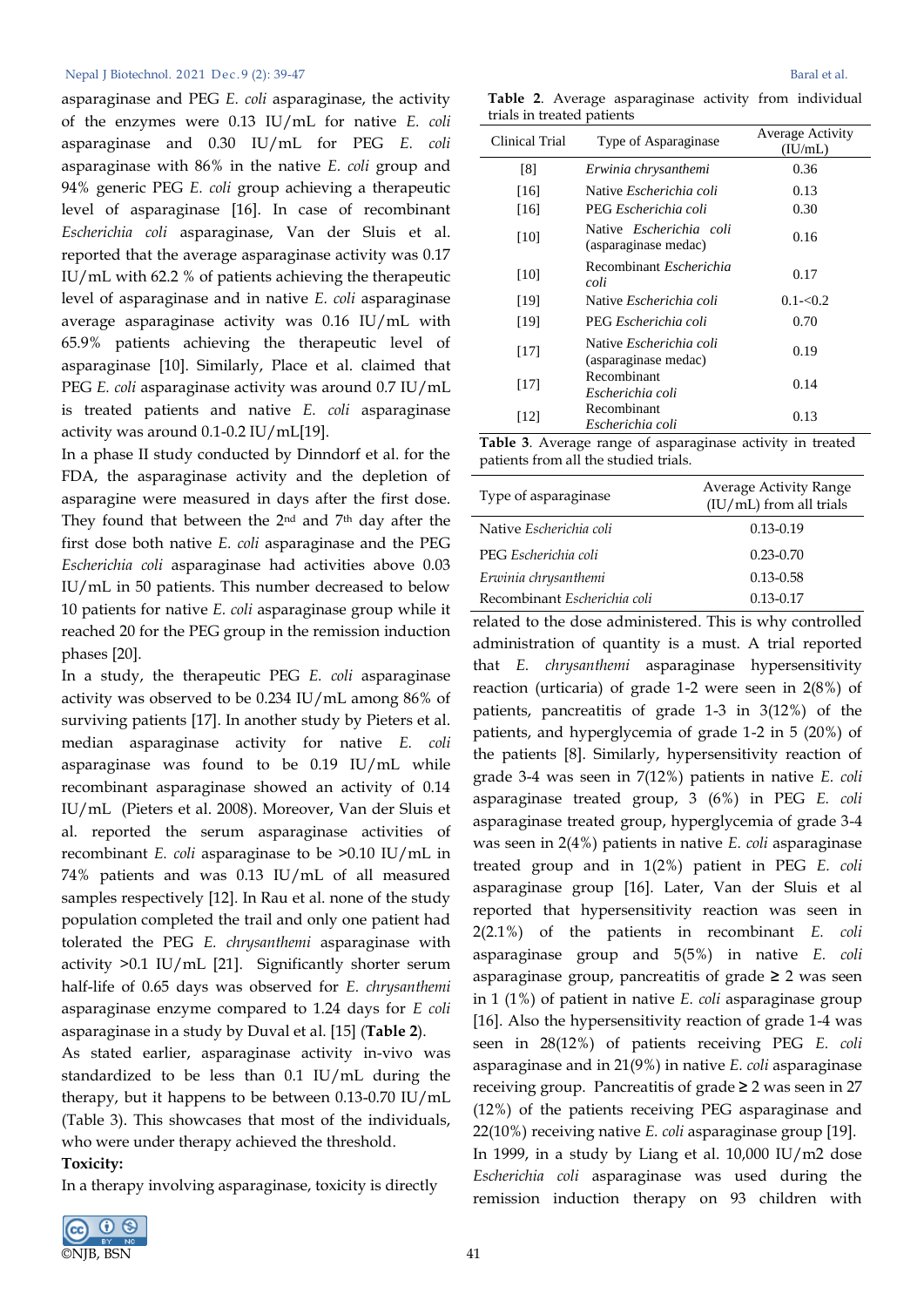standard-risk or SR (Spontaneous Remission) ALL. They found that 26.8% or 25 of the participants showed signs of toxicity. Of them, 15 or 16% showed signs of sepsis, 2 or 2% had pneumonia, 6 or 6% showed signs of hyperglycemia, and 6 or 6% had hemorrhage. During remission induction, 19 of 93 or 20.4% of patients developed a severe infection. Death during induction occurred in 6 patients [22]. A phase II clinical trial was conducted by Dinndorf et al. for the PEG *Escherichia coli* - asparaginase Oncaspa® by Enzon Pharmaceuticals in 118 children aged 1 to 9 years. It was a comparative study between a native *E. coli* asparaginase and the PEG *E. coli* asparaginase. They concluded, 14 of the 58 patients in the PEG asparaginase group compared to 18 of the 59 patients in the native *Escherichia coli* group suffered from toxic effects. Hyperglycemia was much more common in the PEG *Escherichia coli* asparaginase group with 5% or 3 patients suffering from it and abnormal liver conditions were much more common in the native *Escherichia coli* asparaginase group, 10 patients with abnormal liver tests compared to 6 in the PEG *Escherichia coli* asparaginase group [20].

Another study conducted on 144 patients aged below 22 years to study the effect of weekly vs. bi-weekly dosing regimens with PEG *E. coli* asparaginase and native *E. coli* asparaginase in patients with first relapses of ALL in reinduction therapy, found that out of the 143 patients whose data was evaluated 72 or 50% of them suffered from severe infections. 29 of them had hypoalbuminemia, 32 of them had low fibrinogen and 9 of them showed weight loss.

There were also specific toxicities seen in the group given PEG *E. coli* asparaginase. Only 6 of the 144 tested showed PEG-asparaginase hypersensitivity, 4 of whom only showed grade I allergic reaction. The other 2 had grade III hypersensitivity and were given alternative *E. chrysanthemi* asparaginase instead [23].

Additionally, in the *E. coli* asparaginase 5000 arm 9 (2.7%) deaths were observed, whereas in *E. coli* asparaginase 10000 arm 23 (6.5%) deaths were observed. Pneumonia was seen in about 50% of patients and hypersensitivity reaction was reported in 4.5% (n=31) patients in *E. coli* asparaginase 10000 arm. In *E. coli* 5000 arm 1.8% (n=13) patients showed hypersensitive reaction [24]. Later, 15 out of 16 deaths were for patients over 40 years. Sepsis together with hepatotoxicity occurred in 50% of the dead patients. Among surviving people treated with PEG *E. coli* asparaginase pancreatitis and hypoalbuminaemia of grade 3+ were recorded on 2 patients (3%) [17]. Pieters et al. reported no death during the trail but recorded deep venous thrombosis and severe hyperglycemia in

two separate patients given with recombinant asparaginase and similarly, deep venous thrombosis and severe neutropenia in two different patients treated with native *E. coli* asparaginase [11]. A study conducted by Van der Sluis et al. found that 12 patients under treatment showed hemorrhage, nose bleeding, thrombosis of the superior vena cava and increased alanine aminotransferase CTC grade III [12]. Rau et al. reported complications of chest tightness and facial erythema with mild swelling and anaphylaxis in three patients [21].

Albertsen et al. in 2019, demonstrated that 60 (9.6%) patients experienced toxicity during PEG *E. coli* asparaginase treatment and 23 (3.7%) after the last dose. Among those showing symptoms, hypersensitivity was seen in 13 (2%), osteonecrosis in 29 (4.6%), pancreatitis was seen in 24 (3.84%) and thromboembolisms in 17 (2.72%). In a 3-year period of observation, incidence of any form of toxicity associated with first asparaginase treatment after randomization was found to be much higher in children of age 10 years or older compared to children younger than 10 years, but did not differ between boys and girls or between patients at intermediate risk or standard risk [13]. Additionally in another study comparing native *E. coli* asparaginase with *E. chrysanthemi* asparaginase, *E. coli* asparaginase arm had more instances of coagulation abnormalities (30.2%) compared to *E. chrysanthemi* asparaginase arm (11.8%) [15].

Another trial conducted in Spain by Ribera et al concluded that during induction therapy, percentage of patients with detectable infection, hypersensitivity, thrombosis, hepatic toxicity, pancreatitis and coagulopathy (all of them within grade 3-4) for native *E. coli* asparaginase was 56%, 1%, 6%, 21%, 1%, 11% respectively while for PEG *E. coli* asparaginase was 45, 0, 9, 38, 3, 18 respectively. Similarly during consolidation therapy, percentage of patients with detectable infection, hypersensitivity, thrombosis, hepatic toxicity, pancreatitis and coagulopathy (all within grade 3-4) for native *E. coli* asparaginase was 16%, 1%, 0.4%, 3%, 0%, 0.4% respectively while for PEG *E. coli* asparaginase was 13%, 1%, 0%, 11%, 0%, 5% respectively [25].

Toxicities caused by different forms are asparaginases are relatively similar in every patient group (**Table 4**).

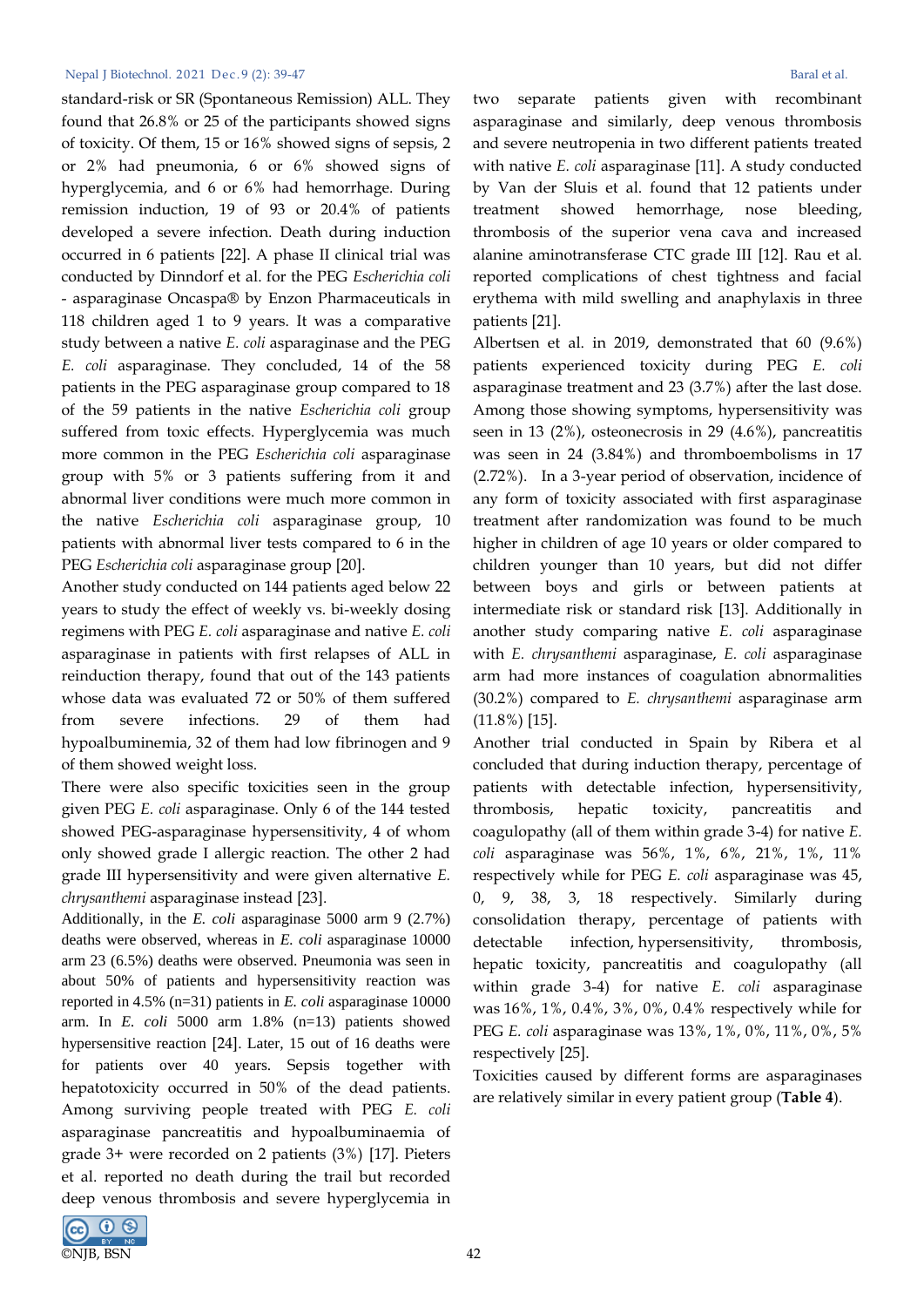**Table 4**. Average range of occurring toxicity in treated patients from all the studies trials.

| Asparaginase     | Escherichia coli    | PEG-Escherichia coli | Erwinia chrysanthemi | Recombinant Escherichia      |
|------------------|---------------------|----------------------|----------------------|------------------------------|
| <b>Types</b>     | Asparaginase $(\%)$ | Asparaginase $(\%)$  | Asparaginase (%)     | <i>coli</i> Asparaginase (%) |
| Toxicity         |                     |                      |                      |                              |
| Hypersensitivity | $1.8 - 12$          | $2 - 12$             | $1.3 - 12$           | 2.1                          |
| Pancreatitis     | 1 – 10              | $3-12$               | NΑ                   | NA                           |
| Hyperglycemia    | $4 - 6$             |                      | $5 - 20$             | NA                           |
| $-$              | .<br>.<br>.         |                      |                      |                              |

The range of toxicities are of 1-4 grade from all the trials.

### **Event-Free Survival (EFS):**

Following initial treatment for cancer, patients generally remain free of any complications or symptoms that were intended to delay or prevent their treatment. This is known as an event-free survival. Vyas et al. reported that 2-years event-free survival of patients treated with PEG *E. coli* was 84% and treated with native *E. coli* asparaginase was 80.7% [16]. Place et al evaluated 5 years of event-free survival of patients to be 90% in PEG *E. coli* asparaginase treated group and 89% native *E. coli* asparaginase treated group[19].

Pession et al. study found that 5 year and 10 year eventfree survival (EFS) of native *E. coli* asparaginase group was 84.6% and 82.5% for the 494 patients enrolled in the trial. 58 cases failed to achieve event-free status with 1 case of second malignancy and 22 relapses. The study by Liang et al. was a comparison between the use of native *E. coli* asparaginase and epidoxorubicin in the treatment of SR ALL in the remission induction therapy. They also saw 5 relapses in their asparaginase arm of the study group. They estimated an EFS at 3 years to be 72%[22].

The FDA phase II trial study by Dinndorf et al. did not attempt to find long-term EFS. They estimated an 80% EFS for both their Erwinia asparaginase group and PEG asparaginase group. Karachunskiy et al. conducted a study on event-free survival rates and found that at 10 years the probabilities of event-free survival rates for *Escherichia coli* 5000 arm (79 ± 2%) were not significantly different from *Escherichia coli* 10000 arm (75 ± 2%) [24]. While comparing native *E. coli* asparaginase with *E. chrysanthemi* asparaginase, event-free survival predicted was 6 years and percentage patient survival was 73.4% versus 59.8% [15] (**Table 5**).

By observing years of event free survival ranges, it can be discerned that PEG *E. coli* asparaginase gives low degree of disease reoccurrence (**Table 6**).

Follow up period for event free survival patients were reported for 10 years for native *E. coli* (10 years), 6 years for PEG *E. coli* and 6 years for *E. chrysanthemi* asparaginases.

### **Overall Survival:**

A clinical trial reported 2-year event-free survival of patients at 93% treated with PEG *E. coli* asparaginase



**Table 5**: Time period of Event-Free Survival in treated patients from individual trials.

| Clinical<br>trial | Type of<br>Asparaginase | Event free<br>survival<br>year | $\%$ of<br>patients<br>survived | Follow<br>up<br>period<br>(Years) |
|-------------------|-------------------------|--------------------------------|---------------------------------|-----------------------------------|
| $[16]$            | Native                  | $\overline{2}$                 | 80.7                            | 2                                 |
|                   | Escherichia coli        |                                |                                 |                                   |
|                   | <b>PEG</b>              | $\overline{2}$                 | 84                              |                                   |
|                   | Escherichia coli        |                                |                                 |                                   |
| $[19]$            | Native                  | 5                              | 89                              | 6                                 |
|                   | Escherichia coli        |                                |                                 |                                   |
|                   | <b>PEG</b>              | 5                              | 90                              |                                   |
|                   | Escherichia coli        |                                |                                 |                                   |
| [26]              | Native                  | 5                              | 84.6                            | 10                                |
|                   | Escherichia coli        |                                |                                 |                                   |
|                   | Native                  | 10                             | 82.5                            |                                   |
|                   | Escherichia coli        |                                |                                 |                                   |
| $[24]$            | Native                  | 10                             | 73-81                           | 10                                |
|                   | Escherichia coli        |                                |                                 |                                   |
| $[15]$            | Native                  | 6                              | 73.4                            | 6                                 |
|                   | Escherichia coli        |                                |                                 |                                   |
|                   | Erwinia                 | 6                              | 60                              |                                   |
|                   | chrysanthemi            |                                |                                 |                                   |
| $[22]$            | Native                  | 3                              | 72                              | 3                                 |
|                   | Escherichia coli        |                                |                                 |                                   |

**Table 6**: Average year range of Event-Free Survival in treated patients from all the studied trials.

| Type of asparaginase    | Average year range of Event-<br>Free Survival Year (% range) |
|-------------------------|--------------------------------------------------------------|
| Native Escherichia coli | 5(84%-89%)-10 (75%-82%)                                      |
| PEG Escherichia coli    | $5(90\%)$                                                    |
| Erwinia chrysanthemi    | 6(59%)                                                       |

and 84% treated with native *E. coli* asparaginase [16] and another trial evaluated 5-years of overall survival of patients. The statistics was 96% treated with PEGasparaginase and 94% treated with *Escherichia coli* asparaginase [19]. Likewise, Karachunskiy et al. reported that patients of *E. coli* asparaginase 5000 arm  $(86 \pm 2\%)$  had slightly superior probability of overall survival at 10 years compared to *E. coli* asparaginase 10000 arm  $(82 \pm 2\%)$  [24]. Overall survival estimated at 5 and 10 years was 94.4% and 93.7% in the group with asparaginase versus 89.8% and 88.6% in the group without asparaginase , respectively [26] (**Table 7**).

Moreover, study conducted in 2002 demonstrated that 6 year survival rate using native *E. coli* asparaginase was greater than using *E. chrysanthemi* asparaginase (83.9% vs 75.1%) [15].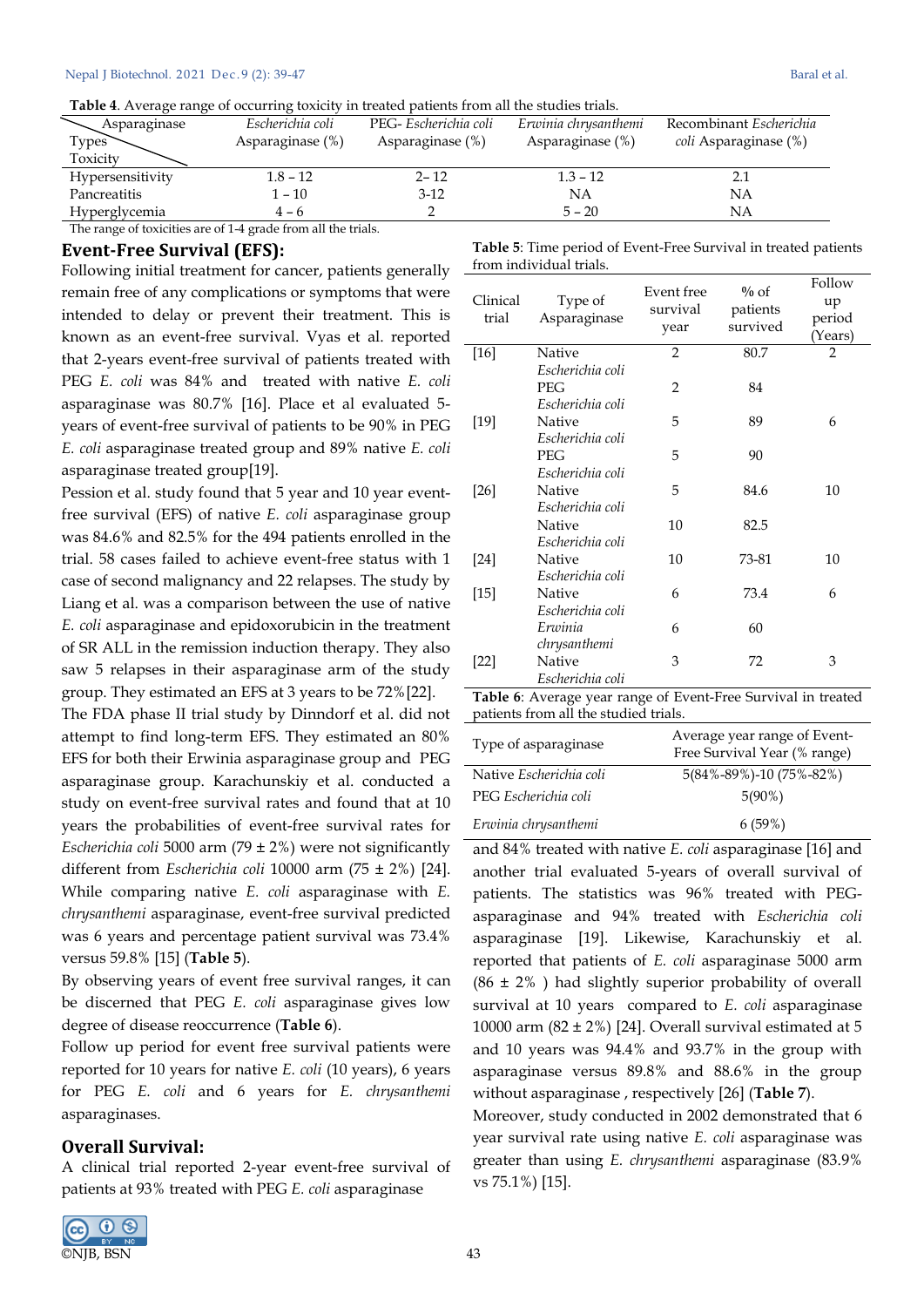**Table 7**. Time period of Overall Survival in treated patients from individual trials.

| Clinical<br>trial | Type of<br>Asparaginase | Overall<br>surviva<br>l year | $\%$ of<br>patients<br>survived | Follow<br>up period<br>(Years) |
|-------------------|-------------------------|------------------------------|---------------------------------|--------------------------------|
| [16]              | Native Escherichia coli | 2                            | 84                              | $\overline{2}$                 |
|                   | PEG Escherichia coli    | 2                            | 93                              |                                |
| [19]              | Native Escherichia coli | 5                            | 94                              | 6                              |
|                   | PEG Escherichia coli    | 5                            | 96                              |                                |
| [26]              | Native Escherichia coli | 5                            | 94.4                            | 10                             |
|                   | Native Escherichia coli | 10                           | 93.7                            |                                |
| [24]              | Native Escherichia coli | 10                           | 80-88                           | 10                             |
| $[15]$            | Native Escherichia coli | 6                            | 84                              | 6                              |
|                   | Erwinia chrysanthemi    | 6                            | 75                              |                                |

In terms of overall survival PEG asparaginase from *Escherichia coli* showed better result than other forms of asparaginases (**Table 8**)

**Table 8**. Average year range of Overall Survival in treated patients from all the studied trials.

| Type of asparaginase    | Average year range of Overall<br>survival Year (% range) |
|-------------------------|----------------------------------------------------------|
| Native Escherichia coli | $5(94\%) - 10(93\%)$                                     |
| PEG Escherichia coli    | 5(96%)                                                   |

Follow up period of overall survival of patients were reported for 10 years for native *E. coli* asparaginase, 6 years for PEG *E. coli* asparaginase and 6 years for *E. chrysanthemi* asparaginase.

## **Anti-Asparaginase Antibody (AAA)**

The most common adverse reactions of asparaginase in children are produced by anti-asparaginase antibodies. These adverse reactions can manifest as mild or severe allergic reactions. It was reported that 10% (9 in native *E. coli* asparaginase and 10 in recombinant *Escherichia coli* asparaginase group) patients were detected positive for AAA [10]. The Dinnodorf et al. FDA study found that 16 out of 57 or 28% of their patients treated with native *E. coli* asparaginase had anti-aparaginase antibodies at any given time in of the treatment. Three subjects were known to have pre-existing antiaparaginase antibodies. In the patients treated with the PEG *E. coli* asparaginase 11% of the 55 or 6 of them had asparaginase antibodies. Rau et al. 2018 reported very low anti-PEG IgM among three patients. Anti-PEG IgG was observed in three patients except one after 5.5-years of exposure to PEG *E. coli* asparaginase [21] (**Table 9**).



|                             |  | Table 9. individual patients positive with Anti-Asparaginase |
|-----------------------------|--|--------------------------------------------------------------|
| Antibody (AAA) from trials. |  |                                                              |

| Clinical Trial                                           | Type of<br>Asparaginase |                      |                                      |  | % of patients positive<br>for Anti-Asparaginase<br>Antibody (AAA) |    |  |
|----------------------------------------------------------|-------------------------|----------------------|--------------------------------------|--|-------------------------------------------------------------------|----|--|
|                                                          | Recombinant             |                      |                                      |  |                                                                   |    |  |
|                                                          | Escherichia coli        |                      |                                      |  |                                                                   |    |  |
| $[10]$                                                   | Native Escherichia coli |                      |                                      |  |                                                                   | 10 |  |
|                                                          | (Asparaginase           |                      |                                      |  |                                                                   |    |  |
|                                                          |                         | medac)               |                                      |  |                                                                   |    |  |
|                                                          | Native Escherichia coli |                      |                                      |  |                                                                   | 28 |  |
| $[20]$                                                   |                         | PEG Escherichia coli |                                      |  |                                                                   | 11 |  |
| PEG asparaginase from Escherichia coli has shown         |                         |                      |                                      |  |                                                                   |    |  |
| other<br>advantages over<br>forms<br>promising           |                         |                      |                                      |  | οf                                                                |    |  |
| asparaginases. Anti-asparaginase antibodies are found    |                         |                      |                                      |  |                                                                   |    |  |
| in lower numbers in PEG asparaginase. (Table 10).        |                         |                      |                                      |  |                                                                   |    |  |
| Table 10. Average % range of patients positive for Anti- |                         |                      |                                      |  |                                                                   |    |  |
| Asparaginase Antibody (AAA) from all the studies trials. |                         |                      |                                      |  |                                                                   |    |  |
|                                                          |                         |                      | Average % range of patients positive |  |                                                                   |    |  |
| Type of asparaginase                                     |                         |                      | for Anti-Asparaginase Antibody (AAA) |  |                                                                   |    |  |
| Native Escherichia coli                                  |                         |                      |                                      |  | 10%-28%                                                           |    |  |
| PEG Escherichia coli                                     |                         | 11%                  |                                      |  |                                                                   |    |  |

# **Discussion and Conclusion**

Data was obtained from various clinical trials (Table 11) on asparaginase activity, concentration, and toxicity of the three major types of asparaginases used for ALL therapies: PEG-asparaginase, *Erwinia chrysanthemi* asparaginase and native *Escherichia coli* asparaginase. PEG *E. coli* asparaginase activity was seen to be between  $0.3$ -0.7 IU/mL, which is the highest in comparison to others (**Table 3**). In terms of toxicity, all three forms of asparaginases showed similar results (**Table 4**). Toxicities like hyperglycemia and pancreatitis were seen in a significant number of cases leading to a decrease in the effectiveness of the enzyme in the treatment of the patients. In several studies, we can see that incidence of toxicity increases with the dose of the enzyme. Another minor conclusion that we can derive from clinical trials by Place et al and Vyas et al is that overall survival was slightly higher for PEG *E. coli* asparaginase than native *E. coli* asparaginase (**Table 8**). This difference is very slight and the results stay the same for event free survival making conclusions about the higher efficacy of one type of asparaginase over the other difficult (**Table 6**).

There were number of other studies that did not directly evaluate the safety and efficacy of asparaginases in clinical trials for children. Since these studies were also included in this review, we will discuss the findings of these studies. In the study by Rau et al. pegcrisantaspase (Erwinia *chrysanthemi* pegylated asparaginase) treatment also reported hypersensitivity reaction to the patients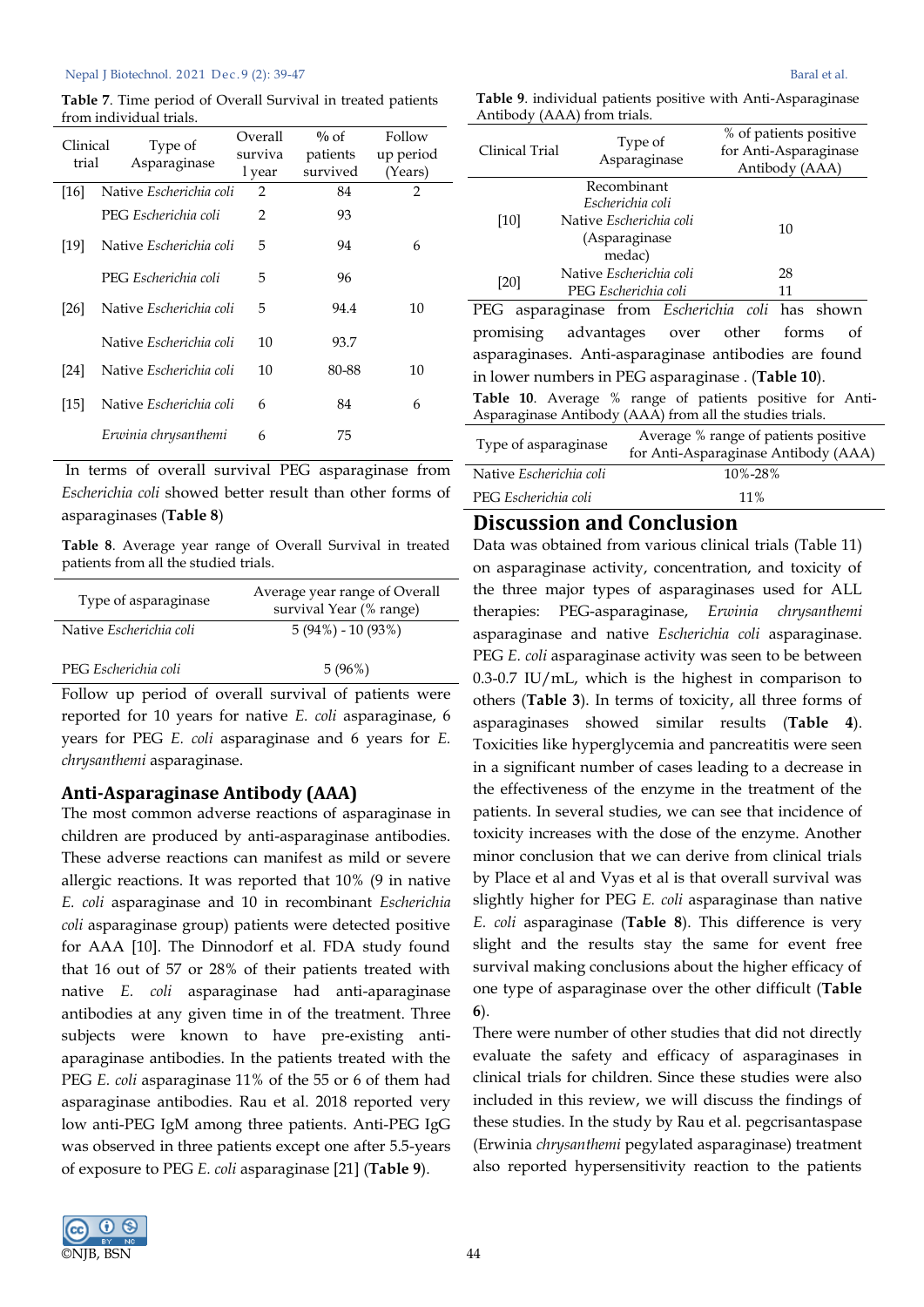with previously showing hypersensitivity reaction to PEG asparaginase treatment. **Table 11**. General data of selected studies.

| Author, year                 | Country                                                  | Type of Enzyme<br>(Asparaginase)                                                                            | Route of<br>administration   | Period of treatment<br>of Enzyme | Total<br>Number of<br>Participant | Study<br>group(age)         |
|------------------------------|----------------------------------------------------------|-------------------------------------------------------------------------------------------------------------|------------------------------|----------------------------------|-----------------------------------|-----------------------------|
| Ogawa et al. 2017            | Japan                                                    | Erwinia chrysanthemi                                                                                        | Intramuscular                | 2weeks                           | 24                                | 2-16 years                  |
| Vyas et al. 2018             | India                                                    | Native Escherichia coli)<br>generic PEG Escherichia<br>coli)                                                | Intramuscular<br>Intravenous | 10 weeks                         | 106                               | Less than<br>18 years       |
| Van der Sluis al,<br>2018    | Netherlands                                              | Recombinant Escherichia<br>coli<br>Native Escherichia coli                                                  | Intravenous                  | 5 weeks                          | 199                               | Children                    |
| Place et al. 2015            | USA and<br>Canada                                        | PEG Escherichia coli)<br>Escherichia coli                                                                   | Intravenous<br>Intramuscular | 30 weeks                         | 463                               | 1-18 years                  |
| Pession et al. 2005          | Italy                                                    | 90% of the patients<br>received Erwinia<br>chrysanthemi<br>10% Escherichia coli                             | Intramuscular                | 24 months                        | 490                               | 1-15 years                  |
| Liang et al. 1999            | Taiwan                                                   | Escherichia coli                                                                                            | Intramuscular                | 110 weeks                        | 201                               | $1-15$ years                |
| Dinndorf et al. 2007         | <b>USA</b>                                               | Escherichia coli[Elspar®<br>from Merck] PEG<br>Escherichia coliOncaspa®<br>By Enzon Pharmaceuticals,<br>Inc | Both<br>intramuscular        | 12 Weeks                         | 118                               | 1-9 years                   |
| Abshire et al. 2000          | <b>USA</b>                                               | PEG Escherichia coli<br>Erwinia chrysanthemi                                                                | Intramuscular                | 4 weeks                          | 144                               | Below 22<br>years of<br>age |
| Karachunskiy et al           | Moscow-<br>Berlin                                        | Native Escherichia coli                                                                                     | Intramuscular                | 200 days                         | 774                               | 1-19 years                  |
| Patel et al. 2017            | UK                                                       | PEG Escherichia coli                                                                                        |                              | 8 weeks                          | 91                                | $25-65$ years               |
| Pieters et al.               | Netherlands                                              | Recombinant Escherichia<br>coli asparaginase<br>Asparaginase medac                                          | Intravenous                  | 39 days                          | 32                                | 1-14 years                  |
| van der Sluis et al.<br>2013 | Netherlands<br>and<br>Germany                            | Recombinant Escherichia<br>coli-asparaginase                                                                |                              | 39 days                          | 12                                | Below 1<br>years            |
| Rau et al. 2018              | <b>USA</b>                                               | PEG Erwinia chrysanthemi                                                                                    | Intravenous                  | 29 days                          | 4                                 | 1-20 years                  |
| Albertsen et al.<br>2019     | Denmark,<br>Finland,<br>Iceland,<br>Norway, or<br>Sweden | PEG-Escherichia coli                                                                                        | Intramuscular                | 30-33 weeks                      | 625                               | Children                    |
| Duval et al. 2002            | Belgium,<br>France and<br>Portugal                       | Escherichia coli<br>Erwinia chrysanthemi                                                                    | Intravenously                | 6 weeks                          | 700                               | Less than<br>18 years       |
| Kurtzberg et al.<br>2011     | USA,<br>Canada                                           | PEG Escherichia coli<br>asparaginase<br>Native Escherichia coli                                             | Intramuscularly              | 4 weeks                          | 76                                | Less than<br>21 years       |
| Ribera et al. 2017           | Spain                                                    | Native Escherichia coli                                                                                     | Intravenously                | 4 weeks                          | 126                               | $18-60$ years               |

It is possible that PEG (poly ethylene glycol) can be immunogenic and anti-PEG IgG antibodies are formed during PEG-asparaginase treatment. The remaining immunological memory may mediate hypersensitivity reaction during pegcrisantaspase treatment. One of the patients involved in this study had not been exposed to pegaspargase for 5.5 years. He did not experience a pegcrisantaspase hypersensitivity reaction. A lack of a durable immunologic memory from anti-PEG-mediated immune reactions may be the case for this patient. It is suggested that patients who have been recently exposed to PEG in the formulation of other medicine in any disease should not use any PEG asparaginase in any form. Instead, native *Escherichia coli* or *Erwinia chrysanthemi* asparaginase should be used.

In another study by Patel et al. it was shown that asparaginase toxicity can be substantial in older patients, making it difficult to deliver safely to those aged above 40 years [17]. Similarly, when Ribera et al used native or PEG asparaginase in adult patients there no significant difference observed in complete remission, diseases free survival, and overall survival with no influence in patient response and outcome [25]. Based on numerous previous studies teenagers and younger adults typically have better outcome from induction and consolidation treatment compared to adults (aged above 40 years). Careful timing of administration and avoidance of overlapping toxicities are recommended for the older patients.

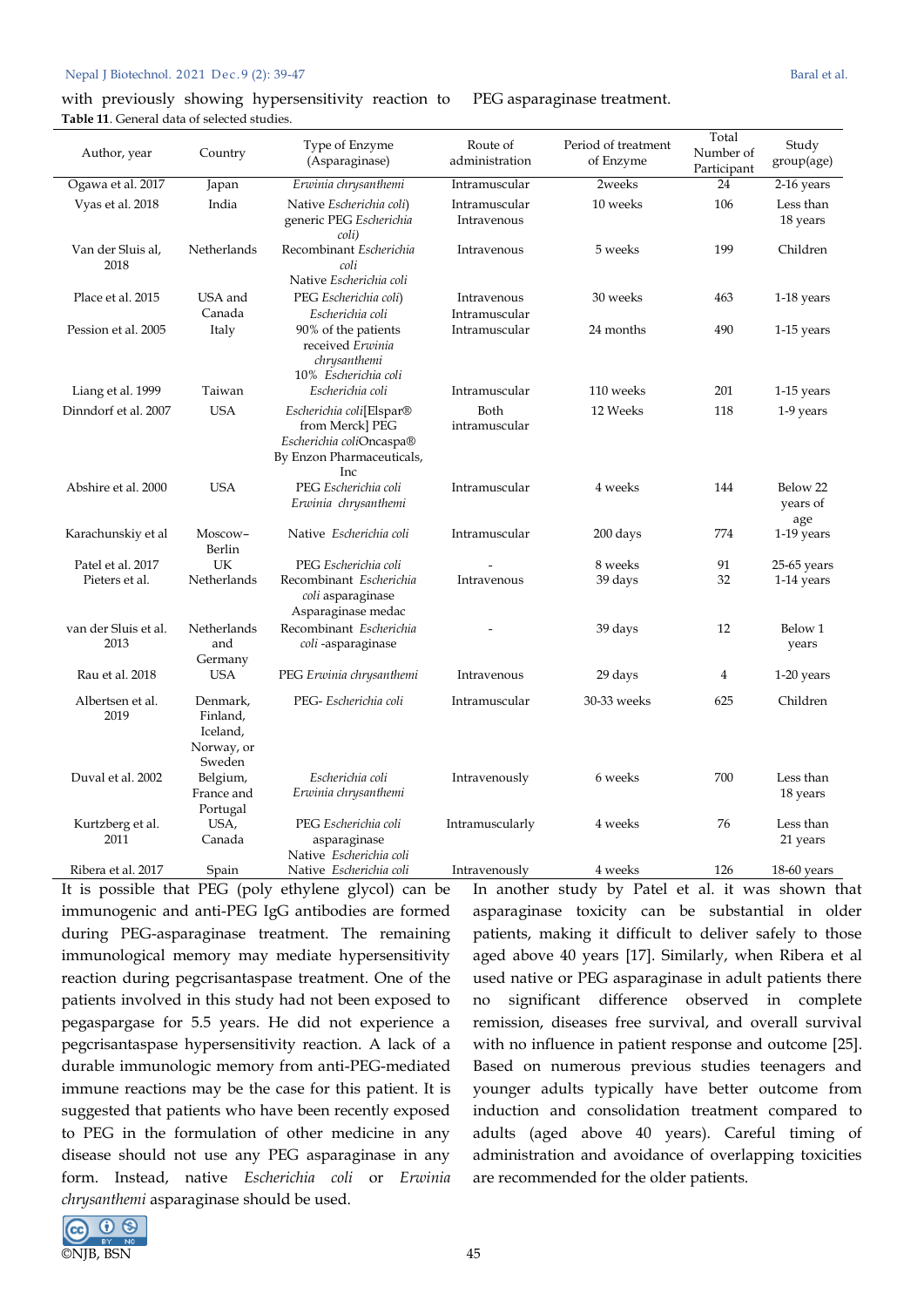In the Liang et al. study authors state that the increased mortality was due to immunosuppression via depletion of blood asparagine by the enzyme. They had increased the doses of the Leunase brand asparaginase to match that of the dose preparation by Nesbit et al. of *Escherichia coli* preparation called Crasnitin. Authors attribute the severe infection and unexpected mortality to this dose change [22]. The product sold as Medac, is also known to cause excessive toxicity when given at a high dose, leading to a 50% reduction in the dosage [27]. Karachunskiy et al. have reported that patients treated with *E. coli* asparaginase of dose 10000 U/m2 have reported the severe hypersensitivity reaction more frequently than patients provided with 5000  $U/m^2$  of dose. Also, death in complete remission occurred significantly more in 10000 U/m<sup>2</sup> provided patients [24]. An advantage of higher doses was not found in the group.

Thus, it will be advantageous to discover and use a higher activity asparaginase, thereby allowing use of lower dose of enzyme to reduce the incidences of toxicity. Enzymes with low Km value will have higher activity against L-asparagine. Besides the L-asparagine activity of L-asparaginase, there is the secondary activity of mentioned asparaginase enzymes against Lglutamine, that has been linked to the different toxic side effects[28,29]. Also, the role of L-glutamine activity has not been seen in anti-cancer activity of the enzyme[30]. One method of finding new asparaginase is to extract it from an organism other than *Escherichia coli* or *Erwinia chrysanthemi*. We can expect an organism that is evolutionarily distant from *Escherichia coli* or *Erwinia chrysanthemi* to have different enzyme activity. Thus, we can expect to find better alternatives to commercially available asparaginases with higher activity than *Escherichia coli* and *Erwinia chrysanthemi* [31*,* 32].

According to this study, PEG asparaginase provides better enzyme concentration than *E. coli* or *Erwinia chrysanthemi* asparaginase in various clinical trials. Similarly, two studies show that PEG asparaginase has higher 2-year overall survival than native *E. coli* asparaginase. The difference is very minor to conclusively say PEG asparaginase is superior. Using *Erwinia chrysanthemi* asparaginase when *E. coli* and PEG asparaginase fail, as is currently done, is recommended from this study as well. Furthermore, alternative source of asparaginase from the organisms, which are evolutionarily distant from *Escherichia coli* and *Erwinia chrysanthemi* and with a lower Km value i.e., higher enzyme activity toward L-asparagine, and low activity

towards the L-glutamine need to be discovered. Such novel asparaginases can be used in lower dose thereby by reducing toxicity.

# **Acknowledgement**

The authors acknowledge the Department of Biotechnology, Kathmandu University, Dhulikhel, Nepal for providing all support during the study period.

# **Competing Interests**

The authors declare no competing interests.

# **References:**

- 1. Mitchell C, Hall G, Clarke RT. Acute leukaemia in children: Diagnosis and management. BMJ. 2009;338(7709):1491–5.
- 2. Terwilliger T, Abdul-Hay M. Acute lymphoblastic leukemia: a comprehensive review and 2017 update. Blood Cancer J. 2017;7:577[.https://doi.org/10.1038/bcj.2017.53](https://doi.org/10.1038/bcj.2017.53)
- 3. Piatkowska-Jakubas B, Krawczyk-Kuliś M, Giebel S, Adamczyk-Cioch M, Czyz A, Marańda EL, et al. Use of L-asparaginase in acute lymphoblastic leukemia: Recommendations of the Polish adult leukemia group. Pol Arch Med Wewn. 2008;118(11):664–9. <https://doi.org/10.20452/pamw.518>
- 4. Batool T, Makky EA, Jalal M, Yusoff MM. A Comprehensive Review on l-Asparaginase and Its Applications. Appl Biochem Biotechnol. 2016;178(5):900–23. [https://doi.org/10.1007/s12010-](https://doi.org/10.1007/s12010-015-1917-3) [015-1917-3](https://doi.org/10.1007/s12010-015-1917-3)
- 5. Avramis VI, Sencer S, Periclou AP, Sather H, Bostrom BC, Cohen LJ, et al. A randomized comparison of native Escherichia coli asparaginase and polyethylene glycol conjugated asparaginase for treatment of children with newly diagnosed standard-risk acute lymphoblastic leukemia: A Children's Cancer Group study. Blood. 2002 Mar;99 (6): 1986–94. https://doi.org /10.1182 /blood.V99.6.1986
- 6. Müller HJ, Boos J. Use of L-asparaginase in childhood ALL. Vol. 28, Critical Reviews in Oncology/Hematology. Elsevier; 1998. p. 97–113. [https://doi.org/10.1016/S1040-8428\(98\)00015-8](https://doi.org/10.1016/S1040-8428(98)00015-8)
- 7. Ettinger LJ, Kurtzberg J, Voǔte PA, Jürgens H, Halpern SL. An open‐label, multicenter study of polyethylene glycol‐L‐ asparaginase for the treatment of acute lymphoblastic leukemia.<br>Cancer. 1995;75(5):1176-81. https://doi.org/10.1002/1097-Cancer. 1995;75(5):1176–81. [https://doi.org/10.1002/1097-](https://doi.org/10.1002/1097-0142(19950301)75:5%3C1176::AID-CNCR2820750519%3E3.0.CO;2-Y) [0142\(19950301\)75:5<1176::AID-CNCR2820750519>3.0.CO;2-Y](https://doi.org/10.1002/1097-0142(19950301)75:5%3C1176::AID-CNCR2820750519%3E3.0.CO;2-Y)
- 8. Ogawa C, Taguchi F, Goto H, Koh K, Tomizawa D, Ohara A, et al. Plasma asparaginase activity, asparagine concentration, and toxicity after administration of Erwinia asparaginase in children and young adults with acute lymphoblastic leukemia: Phase I/II clinical trial in Japan. Pediatr Blood Cancer. 2017;64(9):1–8. <https://doi.org/10.1002/pbc.26475>
- 9. Schore RJ, Devidas M, Bleyer A, Reaman GH, Winick N, Loh ML, et al. Plasma asparaginase activity and asparagine depletion in acute lymphoblastic leukemia patients treated with pegaspargase on Children's Oncology Group AALL07P4\*. Leuk Lymphoma. 2019; 60(7): 1740–8. https://doi.org/ 10.1080/ 10428194. 2018. 1542146
- 10. van der Sluis IM, de Groot-Kruseman H, te Loo M, Tissing WJE, van den Bos C, Kaspers GJL, et al. Efficacy and safety of recombinant E. coli asparaginase in children with previously untreated acute lymphoblastic leukemia: A randomized multicenter study of the Dutch Childhood Oncology Group. Pediatr Blood Cancer. 2018;65(8):1–8. [https://doi.org/10.1002/](https://doi.org/10.1002/pbc.27083) [pbc.27083](https://doi.org/10.1002/pbc.27083)
- 11. Pieters R, Appel I, Kuehnel HJ, Tetzlaff-Fohr I, Pichlmeier U, Van Der Vaart I, et al. Pharmacokinetics, pharmacodynamics, efficacy, and safety of a new recombinant asparaginase preparation in children with previously untreated acute lymphoblastic leukemia: A randomized phase 2 clinical trial. Blood. 2008 Dec;112(13):4832–8. [https://doi.org/10.1182/blood-2008-04-](https://doi.org/10.1182/blood-2008-04-149443)